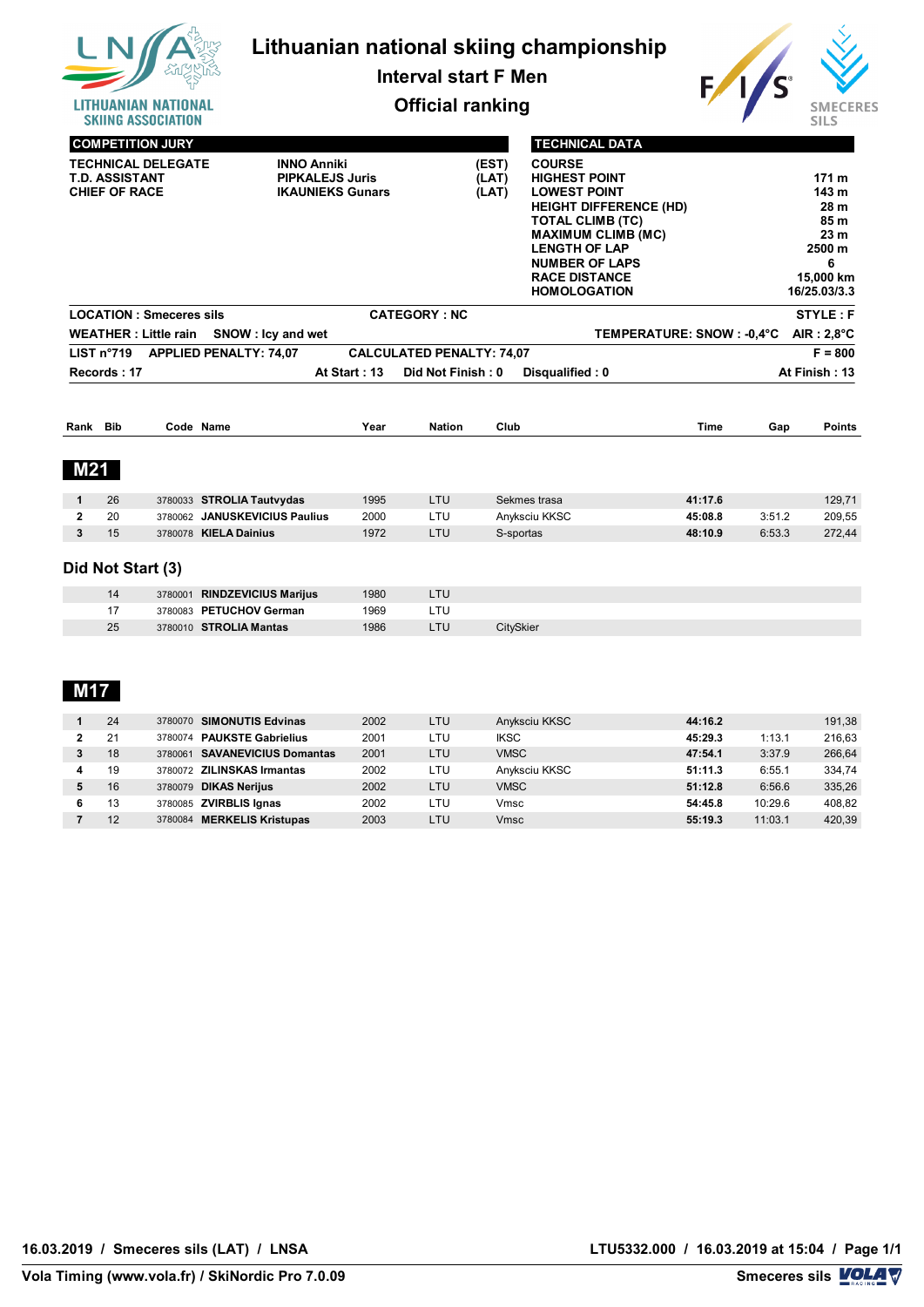

**Interval start F Women**



**Official ranking**

| JINIINU MJJUUIMIIUN            |                                |                         |                                   |             |                                |             |        | ت∟ ⊥ت                |
|--------------------------------|--------------------------------|-------------------------|-----------------------------------|-------------|--------------------------------|-------------|--------|----------------------|
| <b>COMPETITION JURY</b>        |                                |                         |                                   |             | <b>TECHNICAL DATA</b>          |             |        |                      |
| <b>TECHNICAL DELEGATE</b>      |                                | <b>INNO Anniki</b>      |                                   | (EST)       | <b>COURSE</b>                  |             |        |                      |
| <b>T.D. ASSISTANT</b>          |                                | <b>PIPKALEJS Juris</b>  |                                   | (LAT)       | <b>HIGHEST POINT</b>           |             |        | 171 <sub>m</sub>     |
| <b>CHIEF OF RACE</b>           |                                | <b>IKAUNIEKS Gunars</b> |                                   | (LAT)       | <b>LOWEST POINT</b>            |             |        | 143 m                |
|                                |                                |                         |                                   |             | <b>HEIGHT DIFFERENCE (HD)</b>  |             |        | 28 m                 |
|                                |                                |                         |                                   |             | <b>TOTAL CLIMB (TC)</b>        |             |        | 85 m                 |
|                                |                                |                         |                                   |             | <b>MAXIMUM CLIMB (MC)</b>      |             |        | 23 <sub>m</sub>      |
|                                |                                |                         |                                   |             | <b>LENGTH OF LAP</b>           |             |        | 2500 m               |
|                                |                                |                         |                                   |             | <b>NUMBER OF LAPS</b>          |             |        | 4                    |
|                                |                                |                         |                                   |             | <b>RACE DISTANCE</b>           |             |        | 10,000 km            |
|                                |                                |                         |                                   |             | <b>HOMOLOGATION</b>            |             |        | 16/25.03/3.3         |
| <b>LOCATION: Smeceres sils</b> |                                |                         | <b>CATEGORY: NC</b>               |             |                                |             |        | <b>STYLE: F</b>      |
| <b>WEATHER: Raining</b>        | SNOW: Icy and wet              |                         |                                   |             | TEMPERATURE: SNOW : -0,4°C     |             |        | AIR: $2,6^{\circ}$ C |
| LIST n°719                     | <b>APPLIED PENALTY: 140,80</b> |                         | <b>CALCULATED PENALTY: 140,80</b> |             |                                |             |        | $F = 800$            |
| Records: 7                     |                                | At Start: 7             | Did Not Finish: 0                 |             | Disqualified: 0                |             |        | At Finish: 7         |
|                                |                                |                         |                                   |             |                                |             |        |                      |
| Rank Bib                       | Code Name                      | Year                    | <b>Nation</b>                     | Club        |                                | <b>Time</b> | Gap    | <b>Points</b>        |
| <b>W21</b>                     |                                |                         |                                   |             |                                |             |        |                      |
| 5<br>$\mathbf{1}$              | 3785030 BILIUNAITE Martyna     | 1999                    | <b>LTU</b>                        |             | Utenos daugiafunkcis sporto ce | 35:14.8     |        | 214,41               |
| 3<br>$\mathbf{2}$              | 3785034 CITOVICIUTE Violeta    | 2000                    | LTU                               | <b>VMSC</b> |                                | 37:57.4     | 2:42.6 | 281,58               |
|                                |                                |                         |                                   |             |                                |             |        |                      |
|                                |                                |                         |                                   |             |                                |             |        |                      |
|                                |                                |                         |                                   |             |                                |             |        |                      |

|  | 3785037 GRIGORJEVA Samanta   | 2001 | Utenos daugiafunkcis sporto ce | 37:01.5 |        | 258.49 |
|--|------------------------------|------|--------------------------------|---------|--------|--------|
|  | 3785035 REPECKAITE Fausta    | 200٬ | Anvksciu KKSC                  | 38:03.6 | 1:02.7 | 284.14 |
|  | 3785049 JAKUBAUSKAITE Kamile | 2003 | Vilniaus r. sav. SM. Nemenčinė | 39:43.5 | 2:42.0 | 325.41 |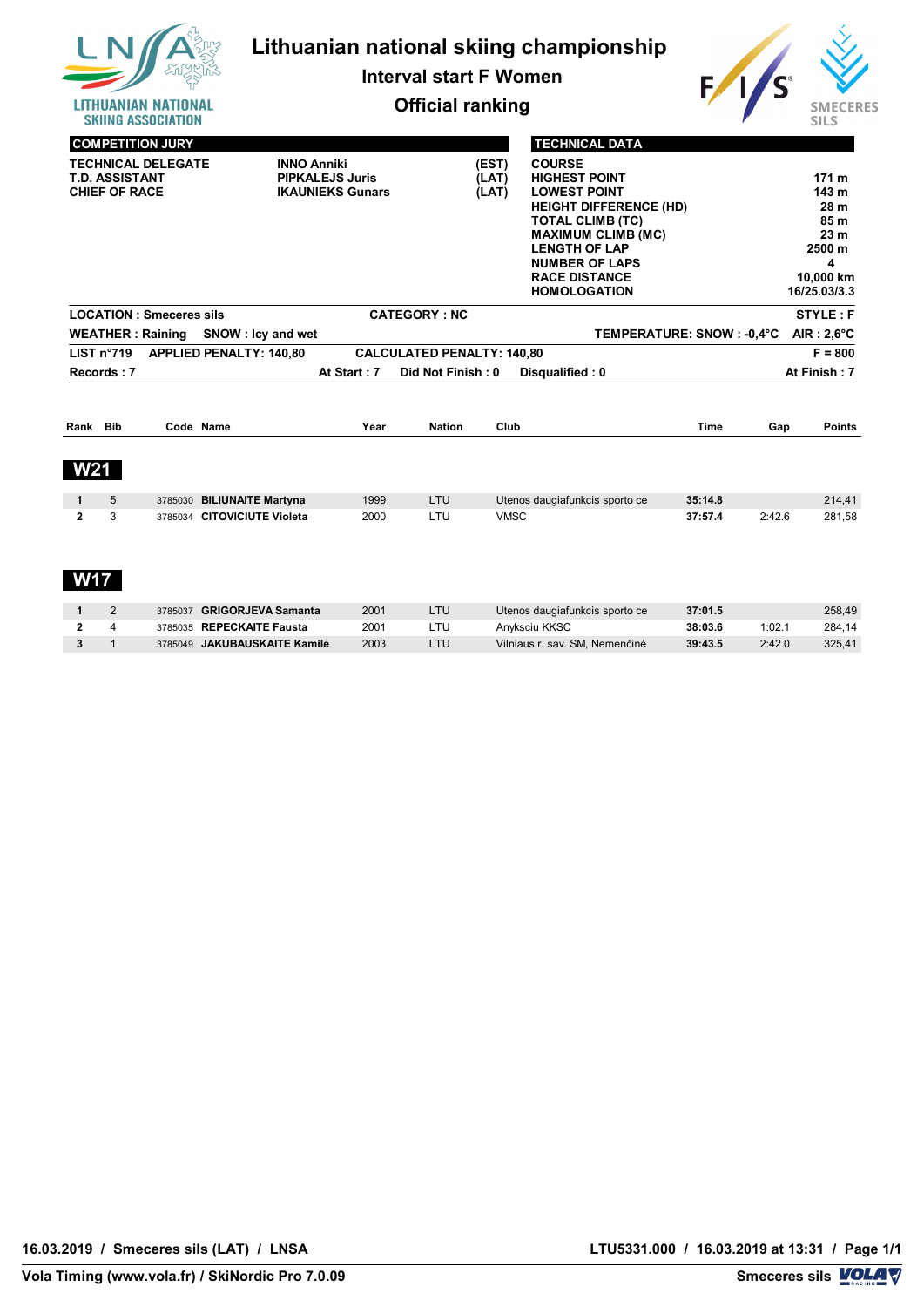

# **Lithuanian national skiing championship**

**Interval start F**

**Results**



| Rank         | <b>Bib</b> | Name                      | Year | <b>Nation</b> | Club          | Time    | Gap    |
|--------------|------------|---------------------------|------|---------------|---------------|---------|--------|
|              |            | M15 $7,5$ km (2,5 km x 3) |      |               |               |         |        |
|              | 36         | <b>MISIŪNAS Kasparas</b>  | 2004 | LTU           | VMSC          | 26:47.4 |        |
| $\mathbf{2}$ | 34         | <b>NC BALTRUNAS Tadas</b> | 2002 | LTU           | Anykščių KKSC | 27:21.2 | 33.8   |
|              | 31         | <b>FALKAUSKAS Lukas</b>   | 2005 | LTU           | VMSC          | 29:22.8 | 2:35.4 |
|              | 35         | <b>PURAS Aironas</b>      | 2005 | LTU           | Ignalinos KSC | 30:59.5 | 4:12.1 |

### **W15 5 km (2,5 km x 2)**

|   | 39             | <b>BUČYTĖ Emilija</b>    | 2005 | LTU.       | Utenos DSC    | 17:16.9 |        |
|---|----------------|--------------------------|------|------------|---------------|---------|--------|
| 2 | 44             | ANČERYTĖ Lauryna         | 2005 | LTU        | Utenos DSC    | 17:42.7 | 25.8   |
| 3 | 46             | <b>BUČYTĖ Gabija</b>     | 2005 | LTU        | Utenos DSC    | 17:52.3 | 35.4   |
| 4 | 4 <sup>1</sup> | ŽEMAITYTĖ Rūta           | 2004 | <b>LTU</b> | Utenos DSC    | 18:05.7 | 48.8   |
| 5 | 37             | <b>SAVICKAITE Egle</b>   | 2004 | LTU        | Anykščių KKSC | 18:21.0 | 1:04.1 |
| 6 | 45             | <b>DAINYTE leva</b>      | 2005 | LTU        | Utenos DSC    | 18:30.3 | 1:13.4 |
|   | 43             | <b>EINIGYTĖ ŪIa</b>      | 2004 | LTU        | Anykščių KKSC | 21:07.1 | 3:50.2 |
| 8 | 38             | <b>KASPERŪNAITĖ Ilma</b> | 2004 | _TU        | Anykščių KKSC | 24:38.8 | 7:21.9 |

#### **M13 5 km (2,5 km x 2)**

| 47 | RAKŠTELIS Ignas          | 2006 | LTU | VMSC                           | 19:03.8 |        |
|----|--------------------------|------|-----|--------------------------------|---------|--------|
| 48 | <b>KIELA Daumantas</b>   | 2006 | ∟TU | VMSC                           | 19:54.7 | 50.9   |
| 54 | <b>JONIKAS Daujotas</b>  | 2006 | LTU | VMSC                           | 22:41.9 | 3:38.1 |
| 55 | <b>BUCHOVSKIJ Daniel</b> | 2006 | ∟TU | Vilniaus r. sav. SM. Nemenčinė | 25:22.9 | 6:19.1 |
|    |                          |      |     |                                |         |        |

#### **Did Not Finish (1)**

| <b>ANDREJEV Vitalij</b><br>50 | 2007 | <b>I</b> dianalinos KSC |  |
|-------------------------------|------|-------------------------|--|

| <b>W13</b>           |    | $2,5$ km                    |      |            |                                |         |        |
|----------------------|----|-----------------------------|------|------------|--------------------------------|---------|--------|
| 1                    | 56 | <b>KARAVACKAITĖ Silvija</b> | 2006 | <b>LTU</b> | Vilniaus r. sav. SM, Nemenčinė | 10:22.7 |        |
| <b>M11</b>           |    | 2,5 km                      |      |            |                                |         |        |
|                      |    |                             |      |            |                                |         |        |
| $\blacktriangleleft$ | 61 | <b>PANAVAS Pijus</b>        | 2008 | <b>LTU</b> | <b>VMSC</b>                    | 9:59.4  |        |
| $\mathbf{2}$         | 62 | ČESOKAS Ričardas            | 2008 | LTU        | Ignalinos KSC                  | 11:41.1 | 1:41.7 |
| $\mathbf{3}$         | 58 | <b>KAŠKILEVIČIUS Pijus</b>  | 2010 | <b>LTU</b> | Ignalinos KSC                  | 13:14.0 | 3:14.6 |
| 4                    | 64 | <b>GRIGONIS Nojus</b>       | 2008 | LTU        | Ignalinos KSC                  | 14:30.9 | 4:31.5 |
| <b>W11</b>           |    | 1,3 km                      |      |            |                                |         |        |

| 65  | SINKEVIČ Mila            | 2008 | ZTU  | Vilniaus r. sav. SM. Nemenčinė | 5:31.4 |        |
|-----|--------------------------|------|------|--------------------------------|--------|--------|
| -67 | <b>BERNATOVIČ Milena</b> | 2008 | - TU | Vilniaus r. sav. SM. Nemenčinė | 5:43.9 | 12.5   |
| 70  | ČESOKAITĖ Simona         | 2011 | 7U.  | Iganlinos KSC                  | 6:50.6 | 1:19.2 |